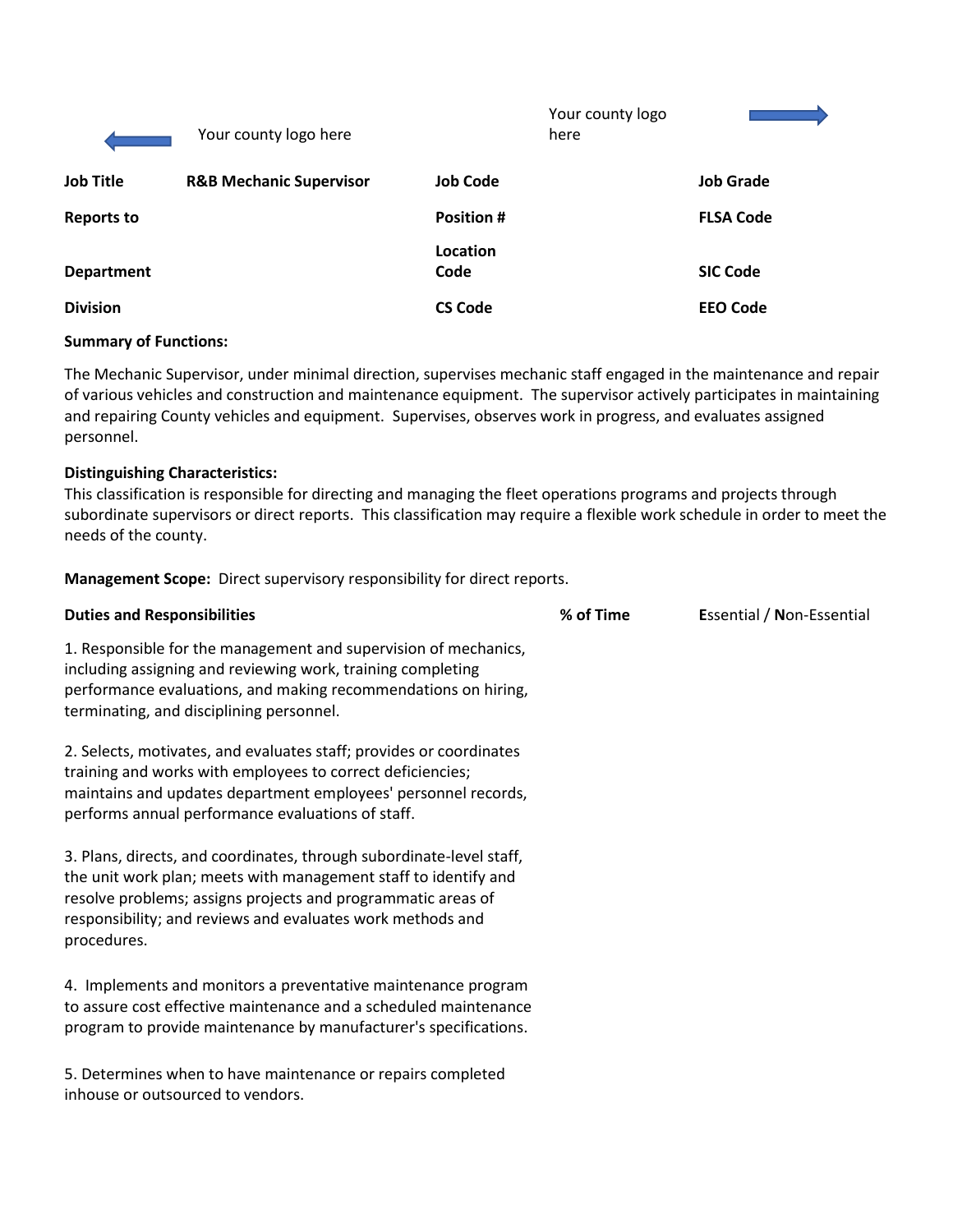6. Recommends the actions needed concerning the purchase of supplies, equipment or major parts, based on notifications of requests received; meets with sales representatives concerning parts, supplies and equipment and with dealers concerning new equipment; develops and submits specifications for equipment purchases to the purchasing agent or county commissioners and recommends purchase of equipment.

7. Creates a high-quality work culture through participation in and emphasis on training and mentoring to develop leadership, management, and technical skills in self and all employees, including safety related training and skills.

8. Prepares and monitors operating budgets related to fleet, equipment, personnel, and inventory.

9. Researches and responds to customer complaints.

10. Maintains and reports on fleet equipment performance metrics.

11. Develops and implements fleet operations policies and procedures.

12. Commits self to providing excellent customer service and demonstrate commitment through cooperative team and individual effort.

13. Maintains a complete inventory system through recording of all expenditures of each vehicle (full life-cycle cost), original acquisition, upfitting costs, maintenance costs, gasoline, repair parts, supplies, etc.

14. Routinely schedules, leads, attends, and participates in meetings, training, and information sessions with staff.

15. Performs other job-related duties as assigned.

## **Minimum Qualifications**

Education, Experience and Training:

Graduation from an accredited high school or GED Program **AND** Eight (8) years of work-related experience, including two (2) years supervisory experience (lead worker experience counts) in fleet, mechanical or heavy equipment maintenance.

#### **OR**

Any combination of education and experience that has been achieved and is equivalent to the stated education and experience and required knowledge, skills, and abilities sufficient to successfully perform the duties and responsibilities of this job.

#### Licenses, Registrations, Certifications, or Special Requirements:

- \* Possession of a valid state of Texas Class A or B commercial driver's license.
- \* A/C service and repair certification.
- \* D.O.T. inspection licensure.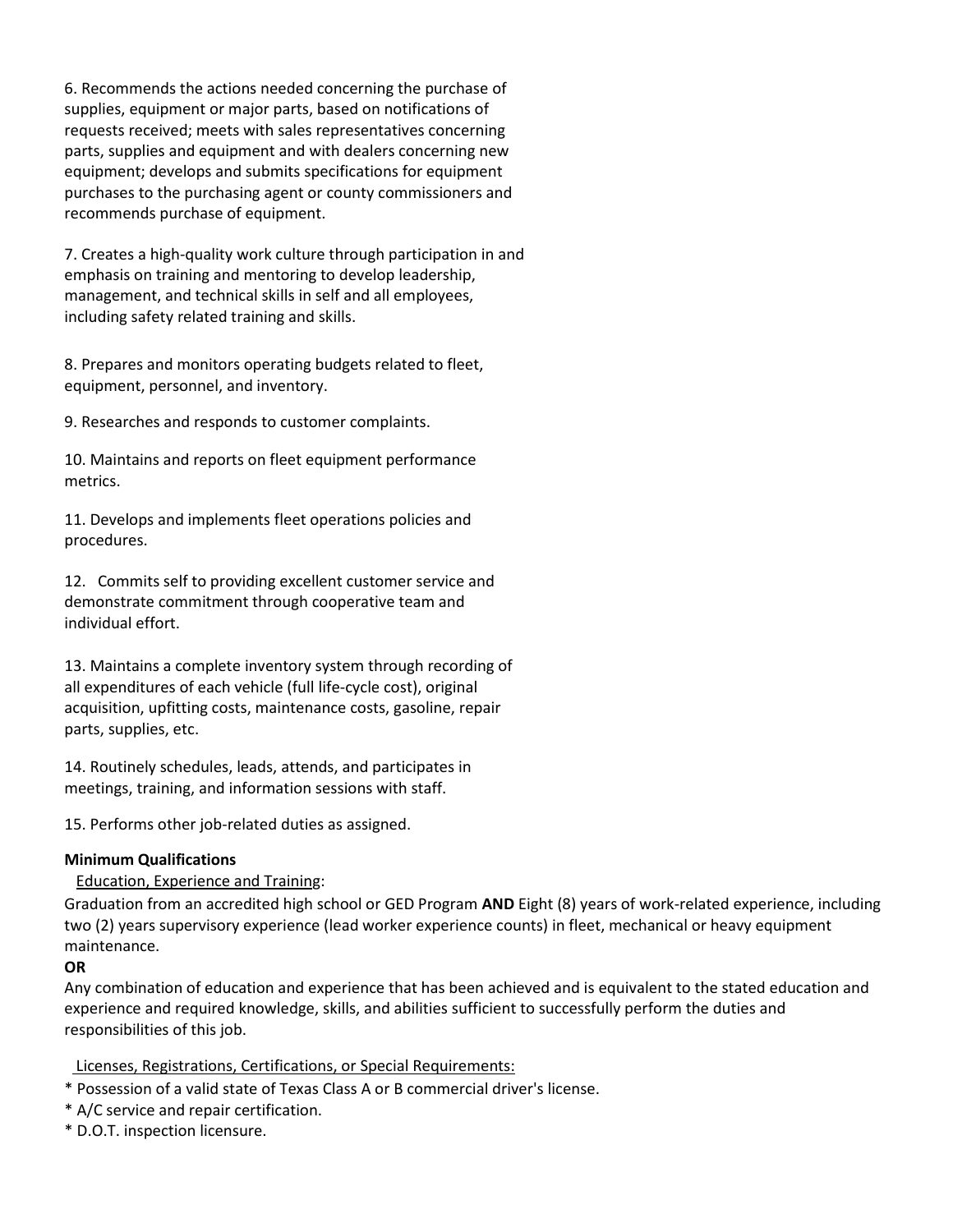# Preferred:

Hazardous materials endorsement to CDL.

## **Knowledge, Skills & Abilities:**

## **Knowledge of:**

\* Mechanical process and techniques used in the inspection, repair, and maintenance of gasoline and diesel automotive equipment and construction equipment and machinery.

\* The acquisition, repair, maintenance, and disposal of automotive, fleet construction and off-road vehicles and equipment.

- \* The hazards and safety precautions of the automotive trade and techniques that should be applied by mechanics.
- \* The methods and techniques of the mechanical repair trade.
- \* Considerable knowledge of diesel and gas engine maintenance and repair processes.
- \* Electrical, hydraulic, and welding processes and practices.
- \* Principles and practices of effective employee supervision, training, and evaluation.
- \* Business and management principles involved in strategic planning, resource allocation, leadership techniques, and coordination of people and resources.
- \* Modern office procedures, methods, and computer equipment to include Windows and Microsoft based products.

### **Skill in:**

- \* Analyzing problems and identify alternative solutions.
- \* Troubleshooting diagnosing and repairing equipment with accuracy and speed.
- \* Researching and evaluating new service methods and techniques.
- \* Test and inspect services and processes to evaluate quality or performance.
- \* Instilling a culture of proper and applicable safety practices, procedures, and regulations in the work place.

### **Ability to:**

- \* Prioritize competing priorities.
- \* Ability to negotiate, develop, and prepare internal service level agreements.
- \* Supervise the work of others.
- \* Develop maintenance schedules for vehicles and equipment.
- \* Deliver both verbal and written instructions and communicate in a concise and effective manner.
- \* Maintain accurate records.
- \*Work efficiently, both independently and as part of a team.
- \* Reason and make judgments and decisions.
- \* Manage time well of self and staff, perform multiple tasks and organize diverse activities.
- \* Demonstrate leadership and ability to deliver efficiency and quality at the highest of standards.
- \* Diagnose problems and determine appropriate service or repair.
- \* Establish and maintain effective working relationships with direct reports and peers.
- \* Demonstrate regular and reliable attendance.